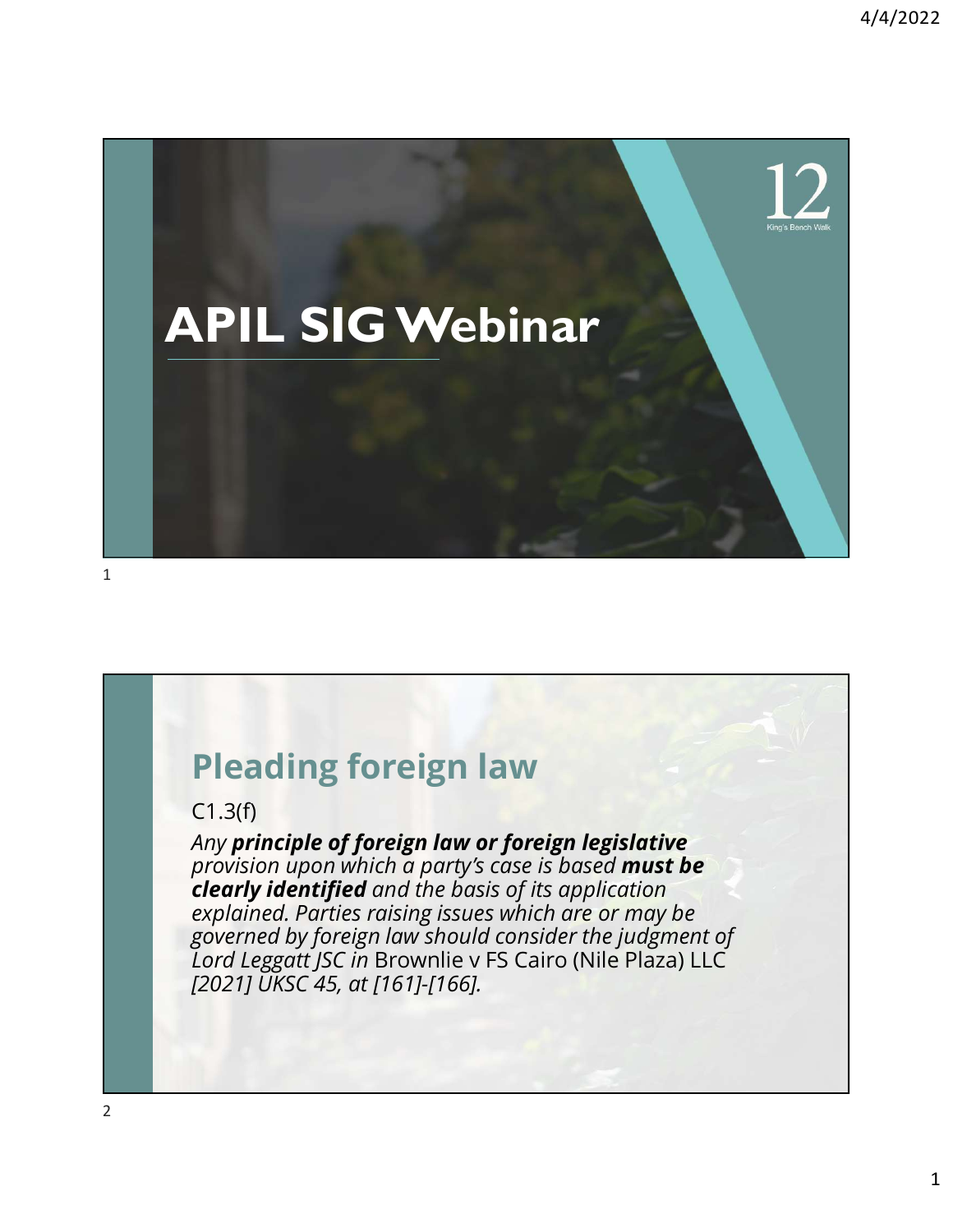# Google is your friend

H3.1

Expert evidence of foreign law features in a significant proportion of Commercial Court trials. Foreign law is a matter of fact to be proved by evidence, but CPR 32.1(b)/(c), 35.1, 35.4(1) and 35.5(1) give the Court flexibility in determining how the content of foreign law is proved at trial (see FS Cairo (Nile Plaza) LLC v Lady Brownlie [2021] UKSC 45 at [148]).

# Think ahead

#### H3.2

As part of their preparations for any Case Management Conference at which directions for the filing of evidence are to be given, the parties should consider the approach to invite the Court to take to the proof of foreign law where disputed issues of foreign law will or may arise for determination at trial and be ready to discuss that question with the Court.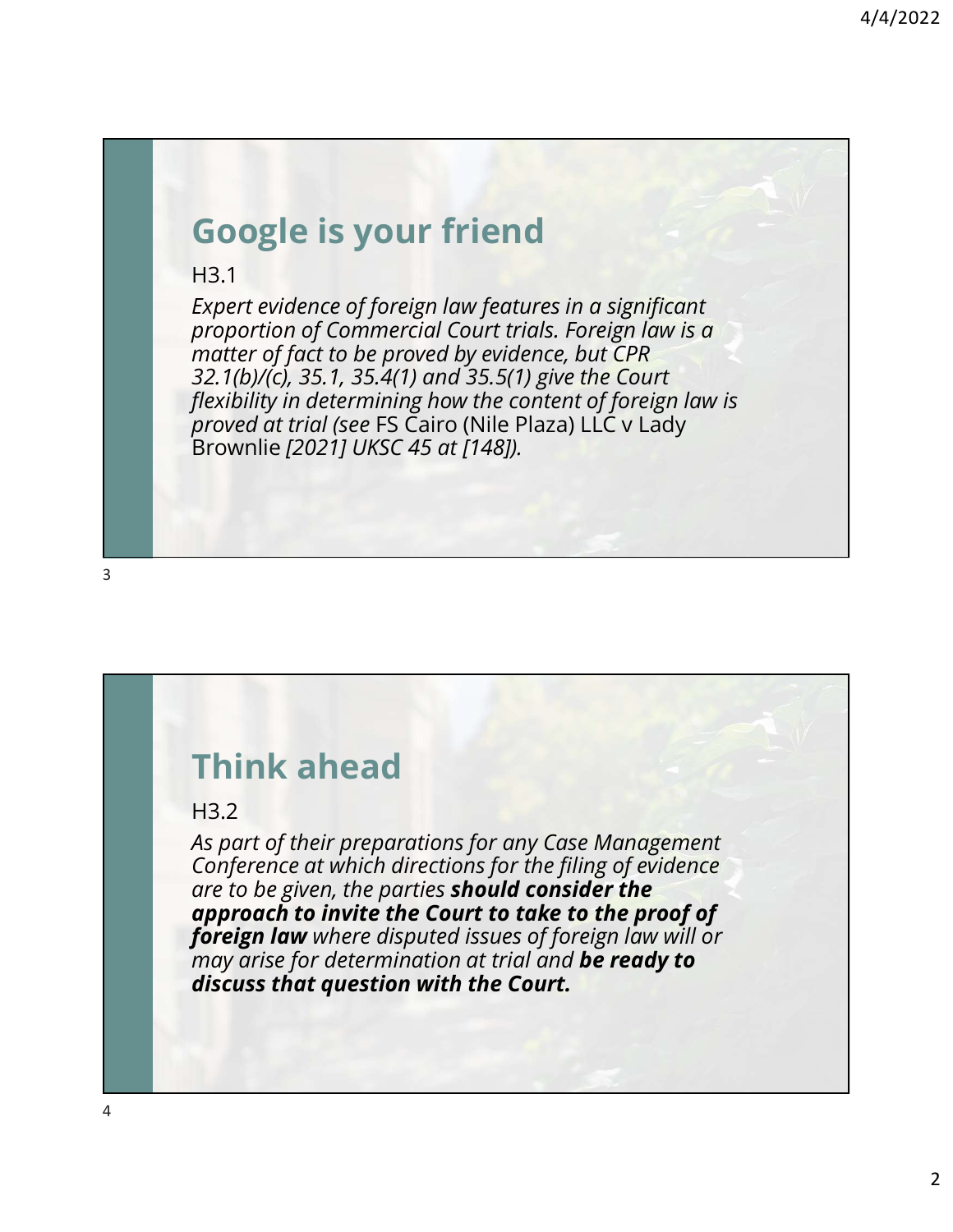# The "orthodox" approach

H3.2(a)

The Court can direct an exchange (simultaneous or sequential) of expert reports, an experts' meeting and joint memorandum, and (if strictly required) supplemental reports following the joint memorandum, from experts to be called to give oral evidence at trial if their evidence is not agreed.

# A hybrid approach

#### H3.2(b)

The Court can direct such an exchange of reports (etc), but on the basis that the experts will not give evidence at trial although their evidence is not agreed, or do so only on some of the matters covered by their reports although their evidence on other matters is also not agreed, with the advocates making submissions at trial by reference to the reports and foreign law materials filed.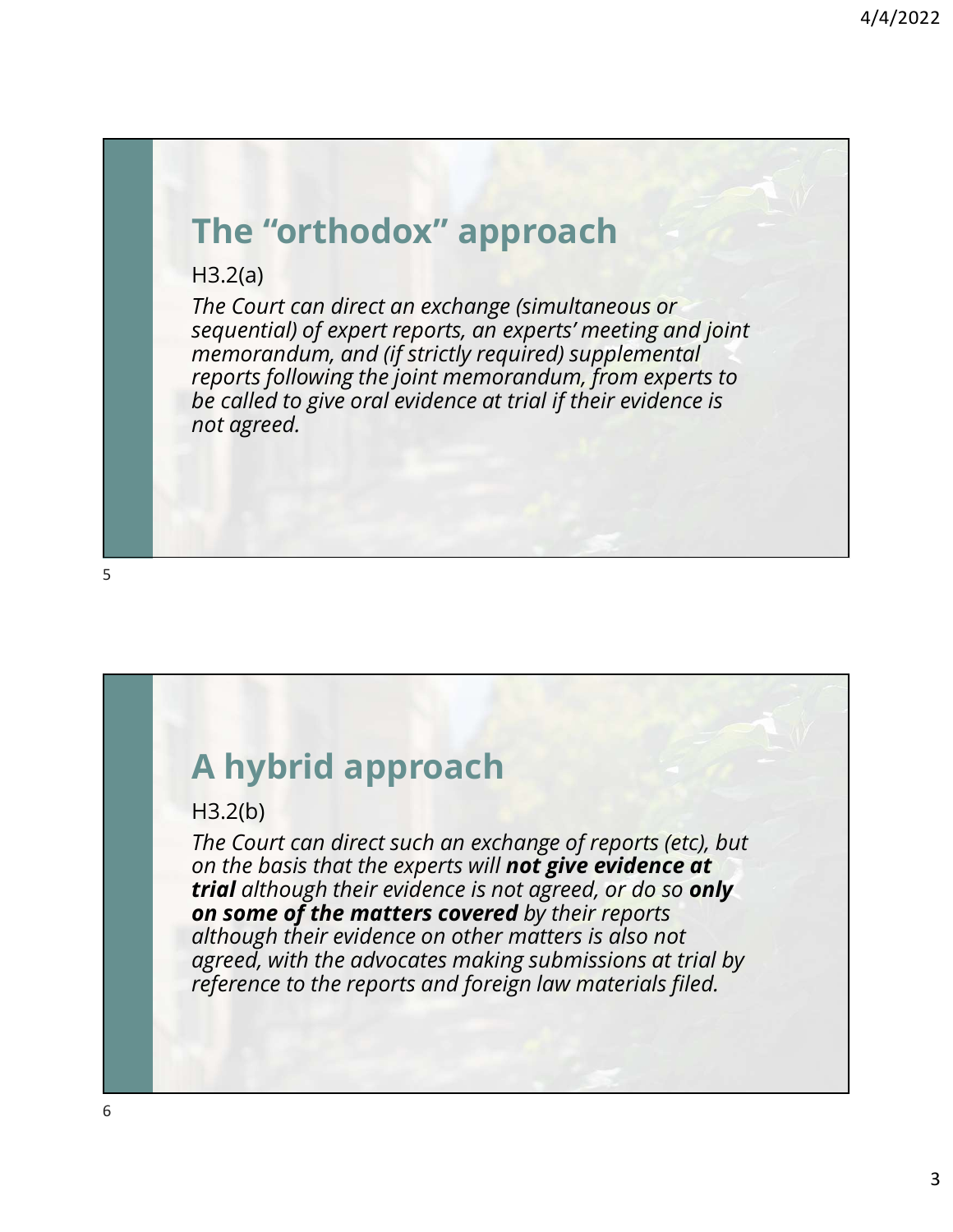### Limiting expert evidence

H3.2(c)

The Court can **limit the expert evidence to**<br>**identification of the relevant sources of foreign law**, and of any legal principles as to the interpretation and status of those sources, with the advocates making submissions at trial as to the relevant content of foreign law by reference to the sources thus identified.

#### Do It Yourself

H3.3(d)

In some cases, the Court may be prepared to take judicial notice, or accept the agreement of the parties, as to the nature and importance of sources of foreign law, and have the advocates make submissions at trial as to the relevant content of foreign law by reference to the sources thus identified, providing the source materials from their own researches.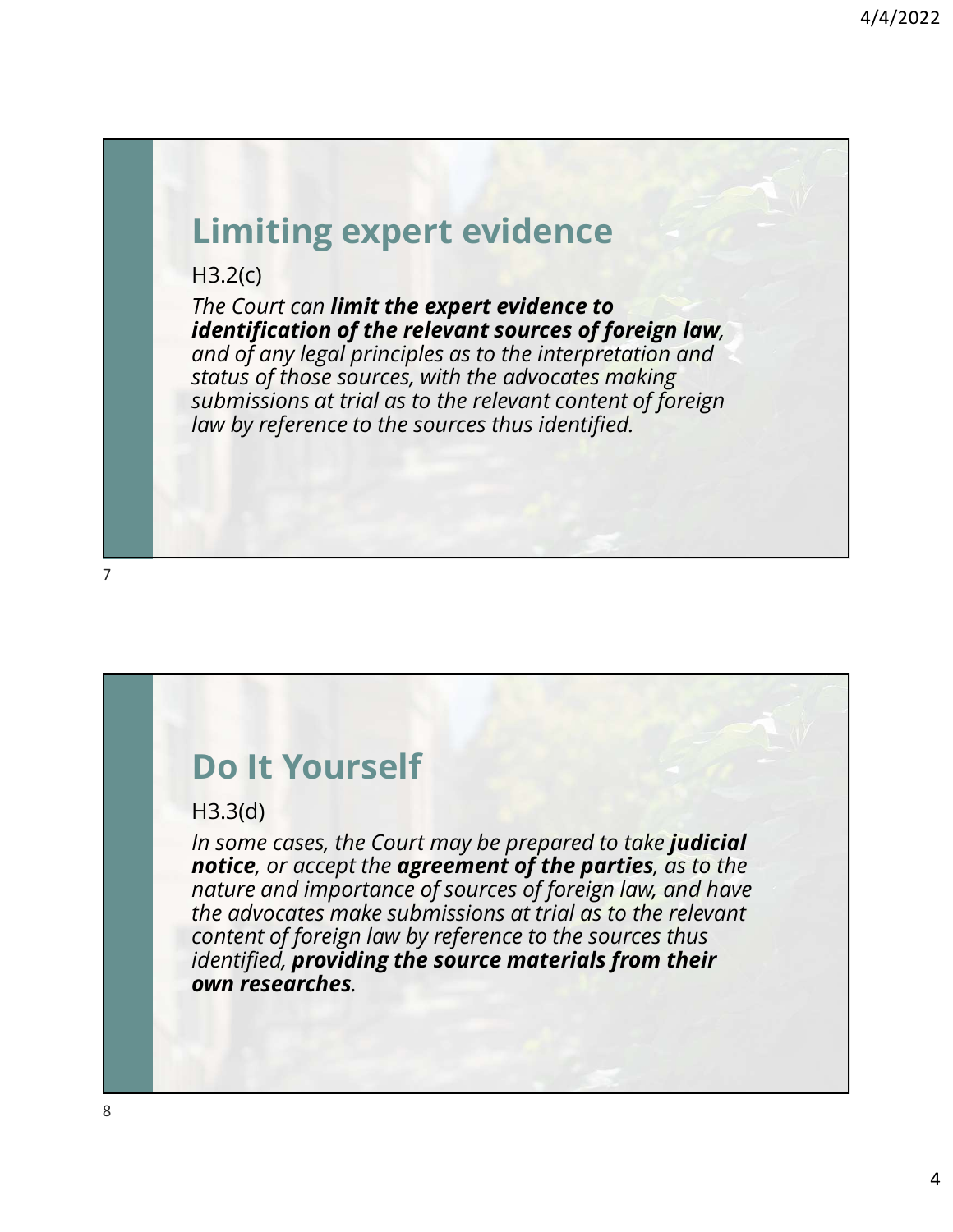

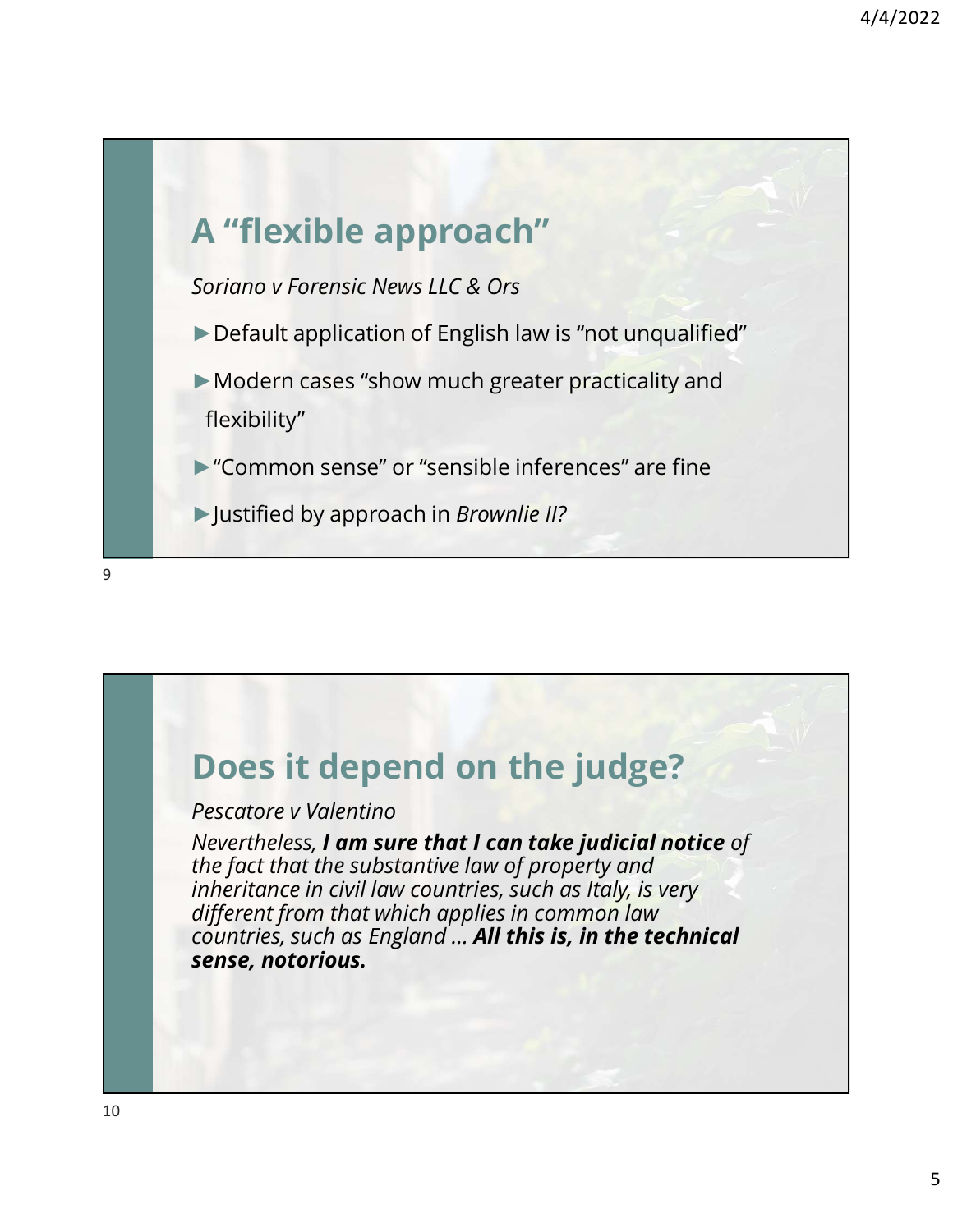





►Physical presence:

"He was in a position to take visual cues as to whether I was taking in what he was saying and offer to give explanations."

►Interpretation:

Think about the practicalities<br> *Emerold Pasture Designated Activity Company & Ors v Cassini SAS*<br>
▶ Physical presence:<br>
"He was in a position to take visual cues as to whether I was<br>
★ Interpretation:<br>
★ Interpretation:<br> video-link which itself tends to discourage clarificatory questions from the judge."